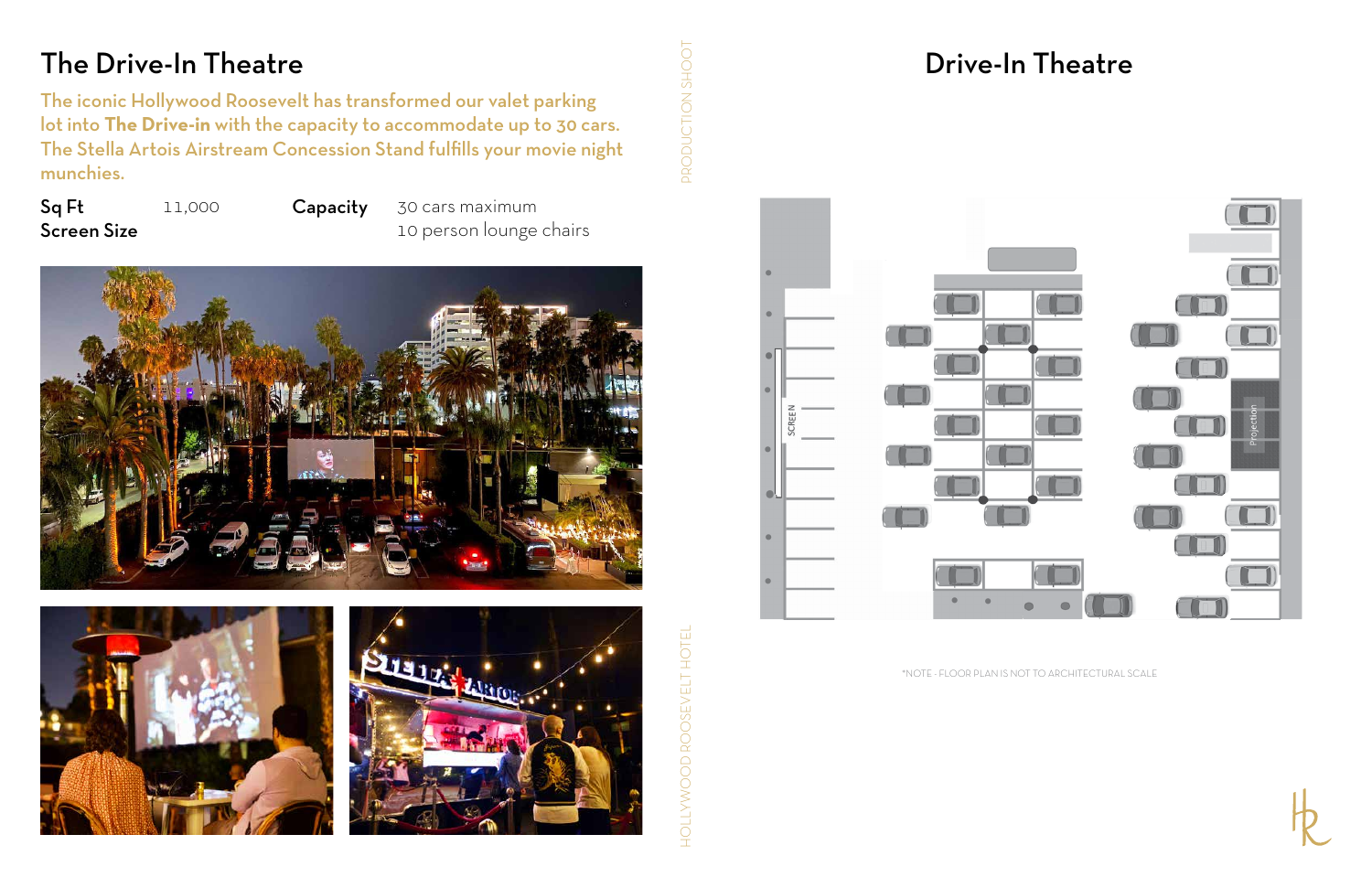### Tropicana Pool

HOLLYWOOD ROOSEVELT HOTEL PRODUCTION SHOOT HOLLYWOOD ROOSEVELT HOTE



DRODUCTION SHOOT



\*NOTE - FLOOR PLAN IS NOT TO ARCHITECTURAL SCALE

### The Tropicana Pool

**Poolside at The Tropicana** is Hollywood's most celebrated outdoor cinema with capacity for 80-100 person screenings. Picture-perfect setting for Premiers and Film Festival screenings under the stars. Why not take a dip or lounge poolside as you sip on handcrafted, movie-themed cocktails and dine on classic poolside favorites.

Sq Ft Screen Size

3,200 Capacity 80 -100 person screenings 50 Day Beds



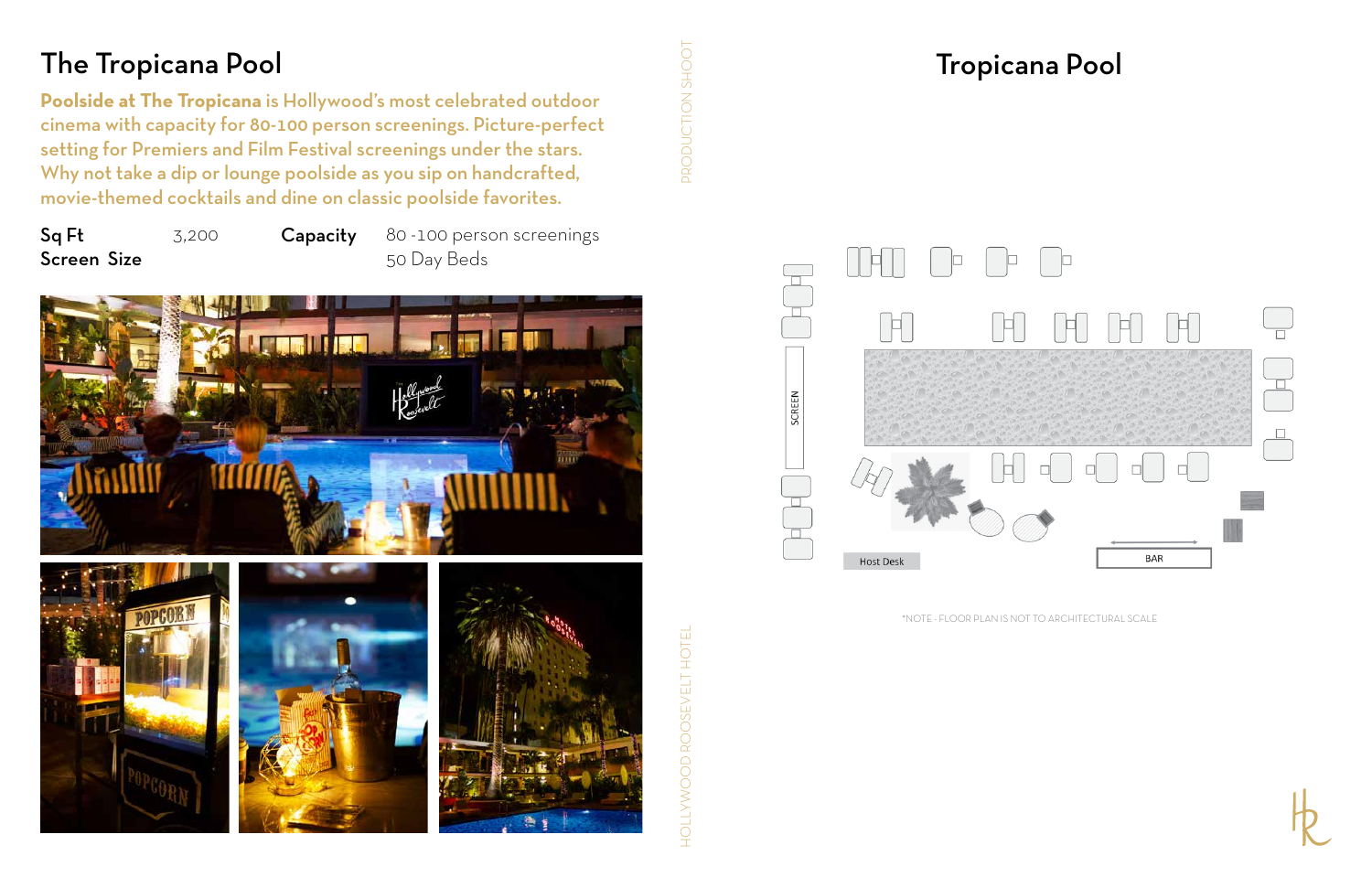## The Gable & Lombard Rooftop

\*NOTE - FLOOR PLAN IS NOT TO ARCHITECTURAL SCALE



## The Gable & Lombard Rooftop

**Capacity** 24 person private screening 12 two-person cocktail tables





HOLLYWOOD ROOSEVELT HOTE

PRODUCTION SHOO

For an intimate movie screening experience, **The Gable & Lombard Rooftop** offers 360-degree, panoramic views of Hollywood and its surrounding areas. This cozy Rooftop Cinema seats 24 guests and comes equipped with its very own Popcorn Machine.



Sq Ft Screen Size 2,880 9 x 12